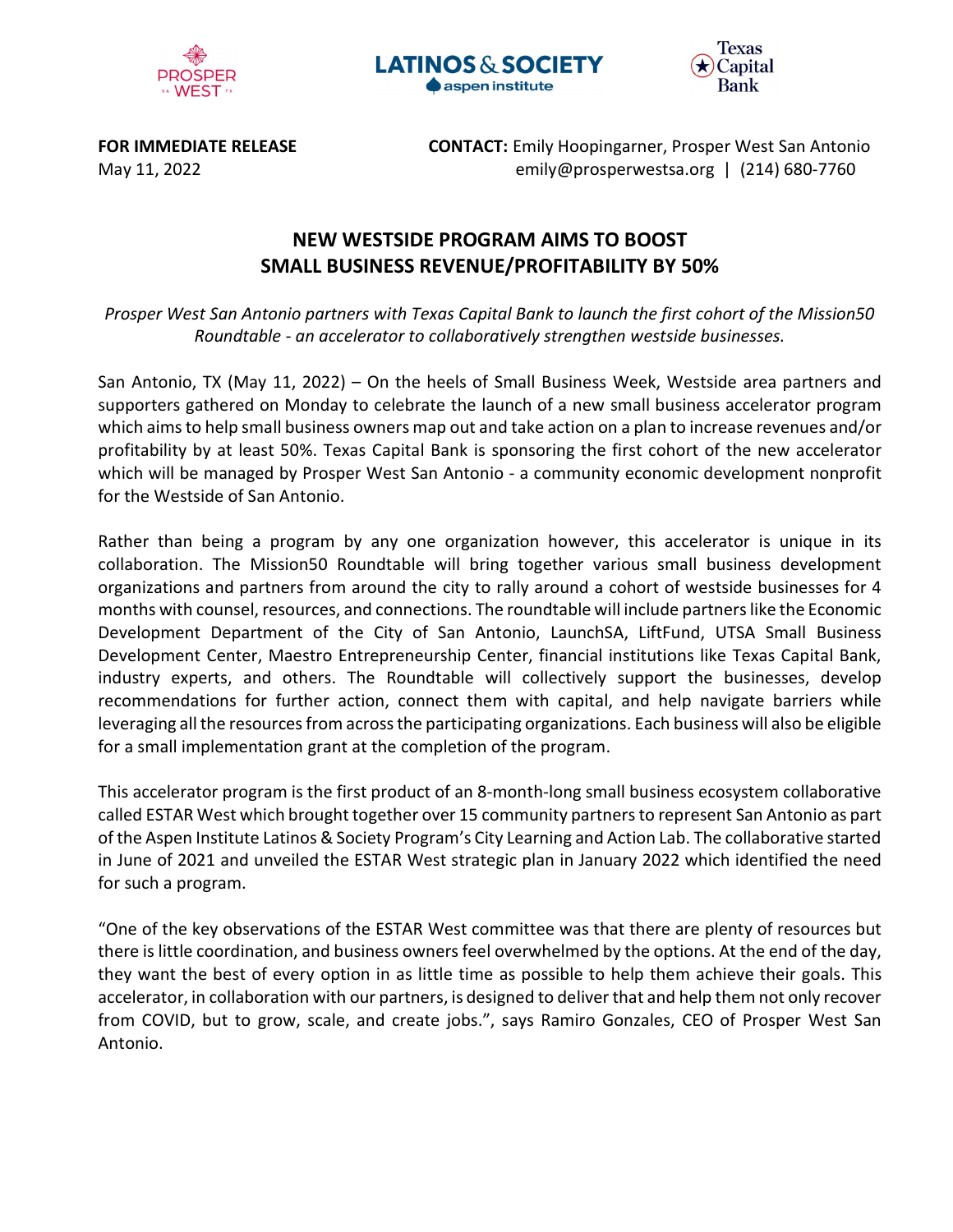The pilot cohort will include 3 westside businesses, with a plan to scale to 10 businesses per cohort as funding is identified - possibly through City ARPA dollars. The first businesses through the program will be Jaime's Place at 1514 W Commerce, Arizona Café at 1111 S General McMullen, and Mr. P's at 1601 Guadalupe St. Texas Capital Bank is sponsoring the first cohort to help demonstrate a "proof of concept" for a full-scale version which will also include an outreach and resource navigation component.

"Texas Capital Bank is proud to sponsor this inaugural cohort of the Mission50 Roundtable Accelerator," said David Pope, Texas Capital Bank's San Antonio market president. "During the pandemic, the small businesses that help fuel the economy faced challenges that impacted many individuals' way of life. As these small businesses begin to recover and grow, our team at Texas Capital Bank is ready to provide advice, counsel, and support to business owners to help them achieve their goals for continued sustainability and success."

In June of 2021, the Westside of San Antonio was selected as one of six communities to participate in the Aspen Institute's City Learning and Action Lab - a new program focused on strengthening Latino small business ecosystems presented by The Aspen Institute Latinos & Society Program (AILAS).

"The Aspen Institute, Latinos and Society Program is proud to partner with Prosper West to develop a blueprint to start and scale Latino-owned businesses on the Westside of San Antonio," said Domenika Lynch, Executive Director of Aspen Institute Latinos & Society. "I am especially excited to see the ESTAR West committee move from ideation to action, prioritizing the needs of business owners and co-creating solutions that will build economic resilience and intergenerational wealth."

Prosper West San Antonio, as the lead economic development organization for San Antonio's Westside, serves as the anchor partner for the San Antonio cohort, which includes over 15 local steering committee members, and is coordinating efforts amongst the partners to drive impact for Latino-owned businesses in its service area, now encompassed as ESTAR West (Entrepreneurs and Small Businesses Thriving Alongside Residents). Henry Cisneros serves as the Chairman of the San Antonio Steering Committee.

"The Mission50 Roundtable, implemented by Prosper West, is the first of many interventions to be rolled out from the work of the ESTAR West Committee. It is not any one program that will transform the prospects of small business on the Westside, but a suite of strategies that will support our businesses directly and also improve our small business environment on the Westside. We are excited to continue the momentum on this important initiative and thank our partners at Texas Capital Bank for supporting this vision." says Henry Cisneros.

The Mission50 Roundtable will kickoff in May and run through September. Businesses interested in participating in the next cohort of the program can contact Prosper West at (210) 501-0192. Westside businesses at least 2 years old and located in the inner westside are invited to apply. See the Prosper West website for more details and program guidelines.

For more information about Prosper West, visit www.prosperwestsa.org or follow us on Facebook, Twitter and LinkedIn @ProsperWestSA